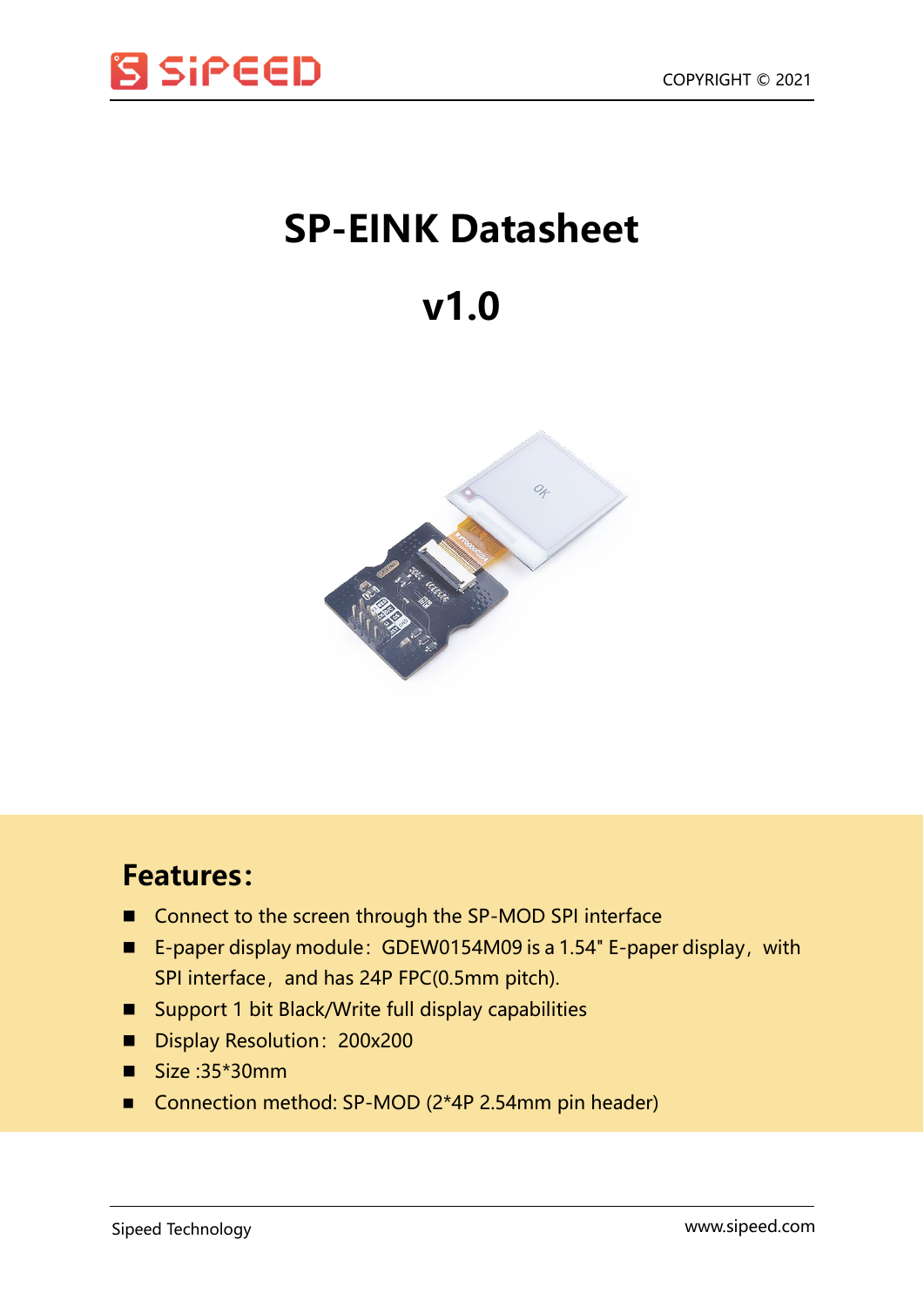

| <b>UPDATE</b> |                                      |
|---------------|--------------------------------------|
| V1.0          | 2019/4/7 Published original document |
|               |                                      |

|                              | <b>INTRODUCTION</b>                                            |
|------------------------------|----------------------------------------------------------------|
| E-paper display: GDEW0154M09 | Supply voltage of external power supply: 2.3V~3.6V             |
|                              | Supply current of external power supply: 1-3mA                 |
|                              | Sleep Status of Current: <5uA                                  |
|                              | Screen Size: 1.54 inch                                         |
|                              | Active Area: 27.6mm * 27.6mm                                   |
|                              | Display Resolution: 200*200                                    |
|                              | Color: 1 bit Black/Write full display capabilities             |
|                              | Interface: 24P FPC (0.5mm pitch)                               |
|                              | An integrated circuit contains gate buffer, source buffer,     |
|                              | interface, timing control logic, oscillator, DC-DC, SRAM, LUT, |
|                              | VCOM, and border are supplied with each panel.                 |

| <b>HARDWARE FEATURES</b>                      |                                   |  |
|-----------------------------------------------|-----------------------------------|--|
| Supply voltage of external power<br>supply    | $2.3 \sim 3.6 V$                  |  |
| current of external power<br>Supply<br>supply | $3mA$                             |  |
| Temperature rise                              | $<$ 30 $K$                        |  |
| Range of working temperature                  | $-40^{\circ}$ C ~ 85 $^{\circ}$ C |  |

| <b>SIZE</b>        |                                                     |  |
|--------------------|-----------------------------------------------------|--|
| Board Length       | 35 <sub>mm</sub>                                    |  |
| <b>Board Width</b> | 30 <sub>mm</sub>                                    |  |
| Height             | 3.8 mm (Excluding the height of pin header : 8.7mm) |  |
| Screen Length      | $37.2 \pm 0.2$ mm                                   |  |
| Screen Width       | $31.8 \pm 0.2$ mm                                   |  |
| FPC Length         | $14.3 \pm 0.2$ mm                                   |  |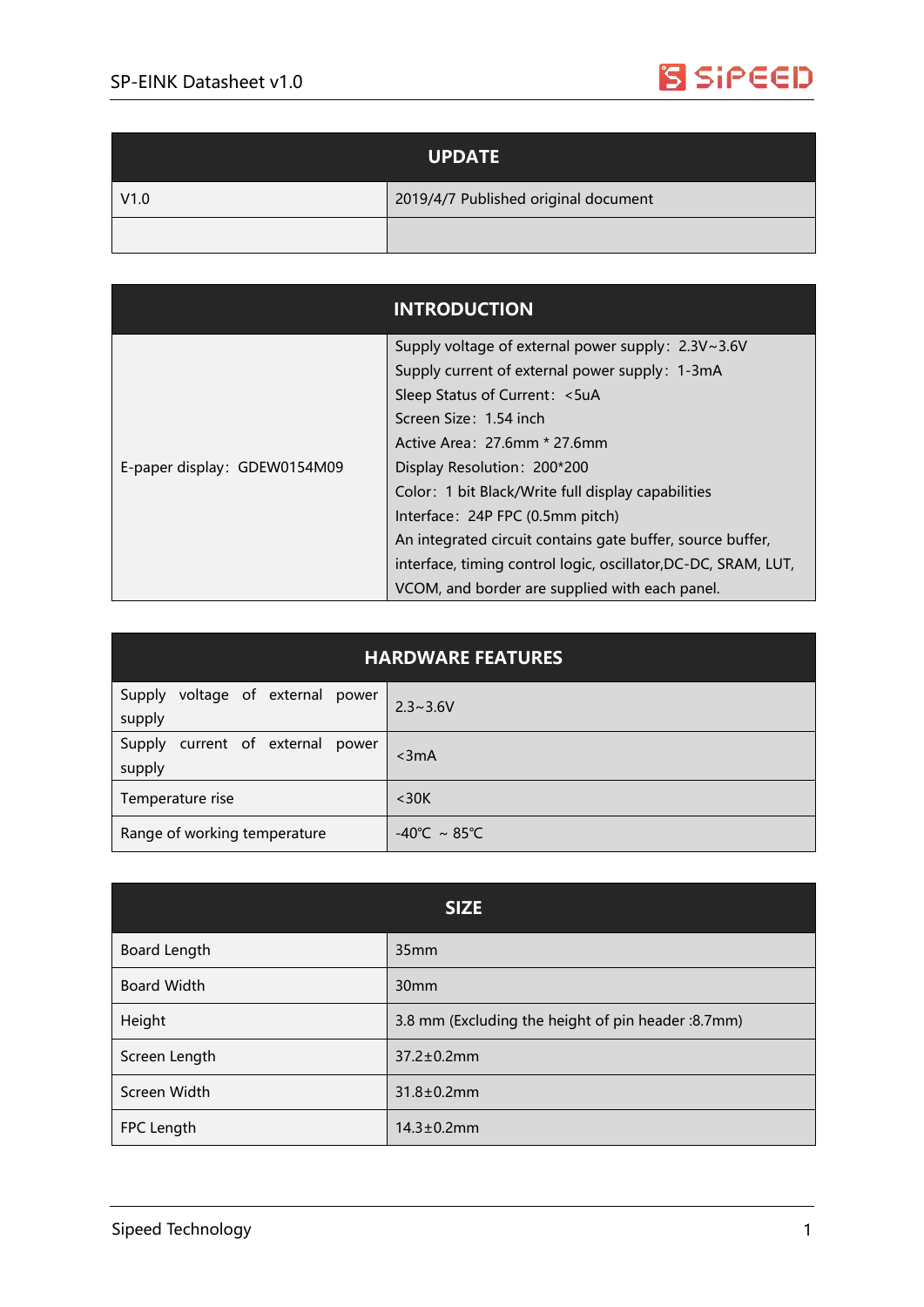



| <b>PIN DESCRIPTION</b> |                 |                          |
|------------------------|-----------------|--------------------------|
|                        | <b>GND</b>      | Ground                   |
| 2                      | <b>CS</b>       | Chip Select input pin    |
| 3                      | D/C             | Chip Select input pin    |
| 4                      | <b>RES</b>      | Data/Command control pin |
| 5                      | 3V <sub>3</sub> | Reset (active low)       |
| 6                      | <b>SCK</b>      | Power supply (3.3V)      |
| 7                      | SI              | SPI clock pin            |
| 8                      | <b>BSY</b>      | Master Out Slave In      |